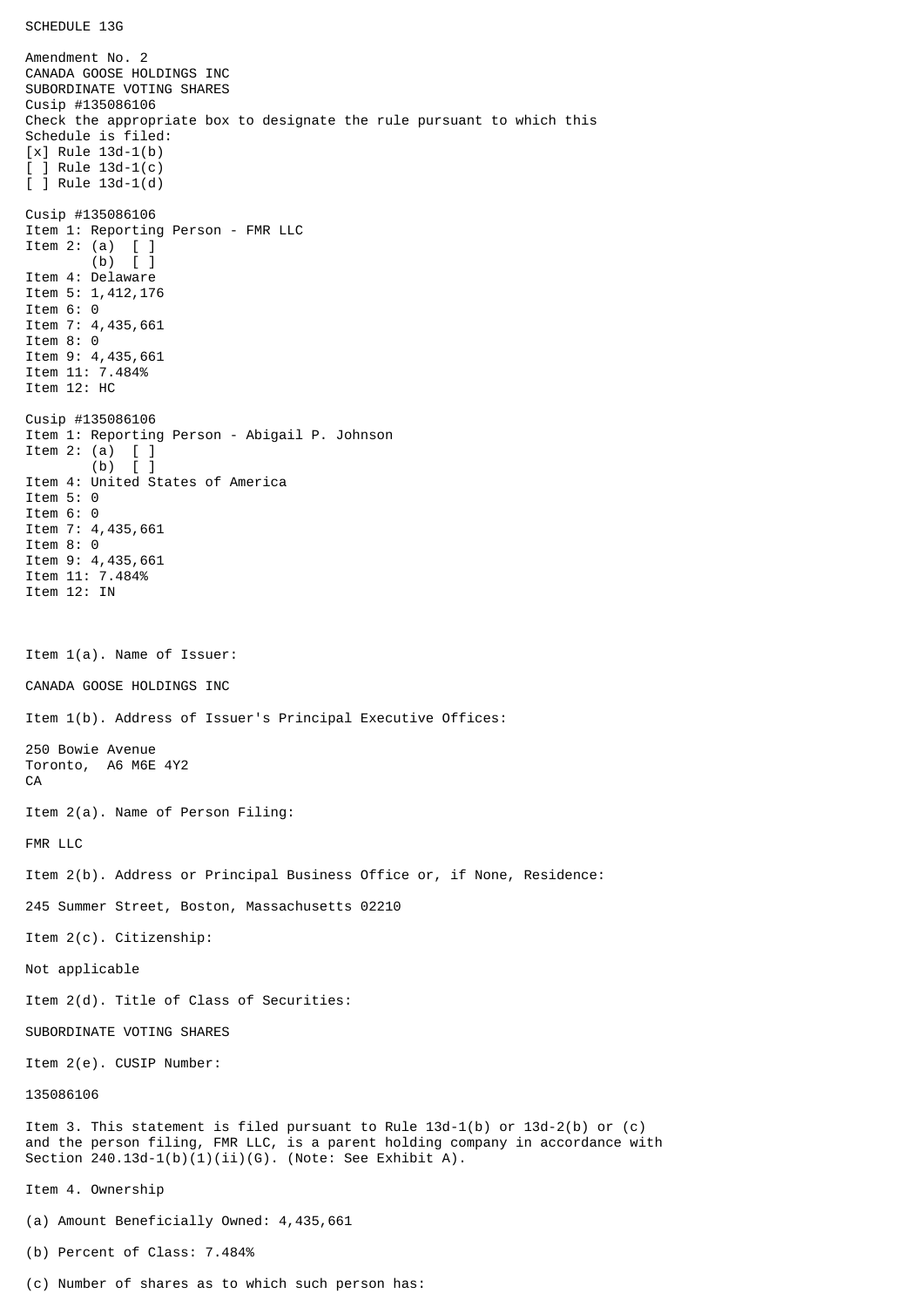(i) sole power to vote or to direct the vote: 1,412,176

(ii) shared power to vote or to direct the vote: 0

(iii) sole power to dispose or to direct the disposition of: 4,435,661

(iv) shared power to dispose or to direct the disposition of: 0

Item 5. Ownership of Five Percent or Less of a Class.

Not applicable.

Item 6. Ownership of More than Five Percent on Behalf of Another Person.

One or more other persons are known to have the right to receive or the power to direct the receipt of dividends from, or the proceeds from the sale of, the SUBORDINATE VOTING SHARES of CANADA GOOSE HOLDINGS INC. No one other person's interest in the SUBORDINATE VOTING SHARES of CANADA GOOSE HOLDINGS INC is more than five percent of the total outstanding SUBORDINATE VOTING SHARES.

Item 7. Identification and Classification of the Subsidiary Which Acquired the Security Being Reported on By the Parent Holding Company.

See attached Exhibit A.

Item 8. Identification and Classification of Members of the Group.

Not applicable.

Item 9. Notice of Dissolution of Group.

Not applicable.

Item 10. Certifications.

By signing below I certify that, to the best of my knowledge and belief, the securities referred to above were acquired and are held in the ordinary course of business and were not acquired and are not held for the purpose of or with the effect of changing or influencing the control of the issuer of the securities and were not acquired and are not held in connection with or as a participant in any transaction having that purpose or effect.

Signature

After reasonable inquiry and to the best of my knowledge and belief, I certify that the information set forth in this statement is true, complete and correct.

February 5, 2021 Date

/s/ Kevin M. Meagher Signature

Kevin M. Meagher Duly authorized under Power of Attorney effective as of September 28, 2018, by and on behalf of FMR LLC and its direct and indirect subsidiaries\*

\* This power of attorney is incorporated herein by reference to Exhibit 24 to the Schedule 13G filed by FMR LLC on October 9, 2018, accession number: 0000315066-18-002414.

Exhibit A

Pursuant to the instructions in Item 7 of Schedule 13G, the following table lists the identity and Item 3 classification, if applicable, of each relevant entity that beneficially owns shares of the security class being reported on this Schedule 13G.

Entity ITEM 3 Classification

FIAM LLC IA Fidelity Institutional Asset Management Trust Company BK Fidelity Management & Research Company LLC \* IA Strategic Advisers LLC IA